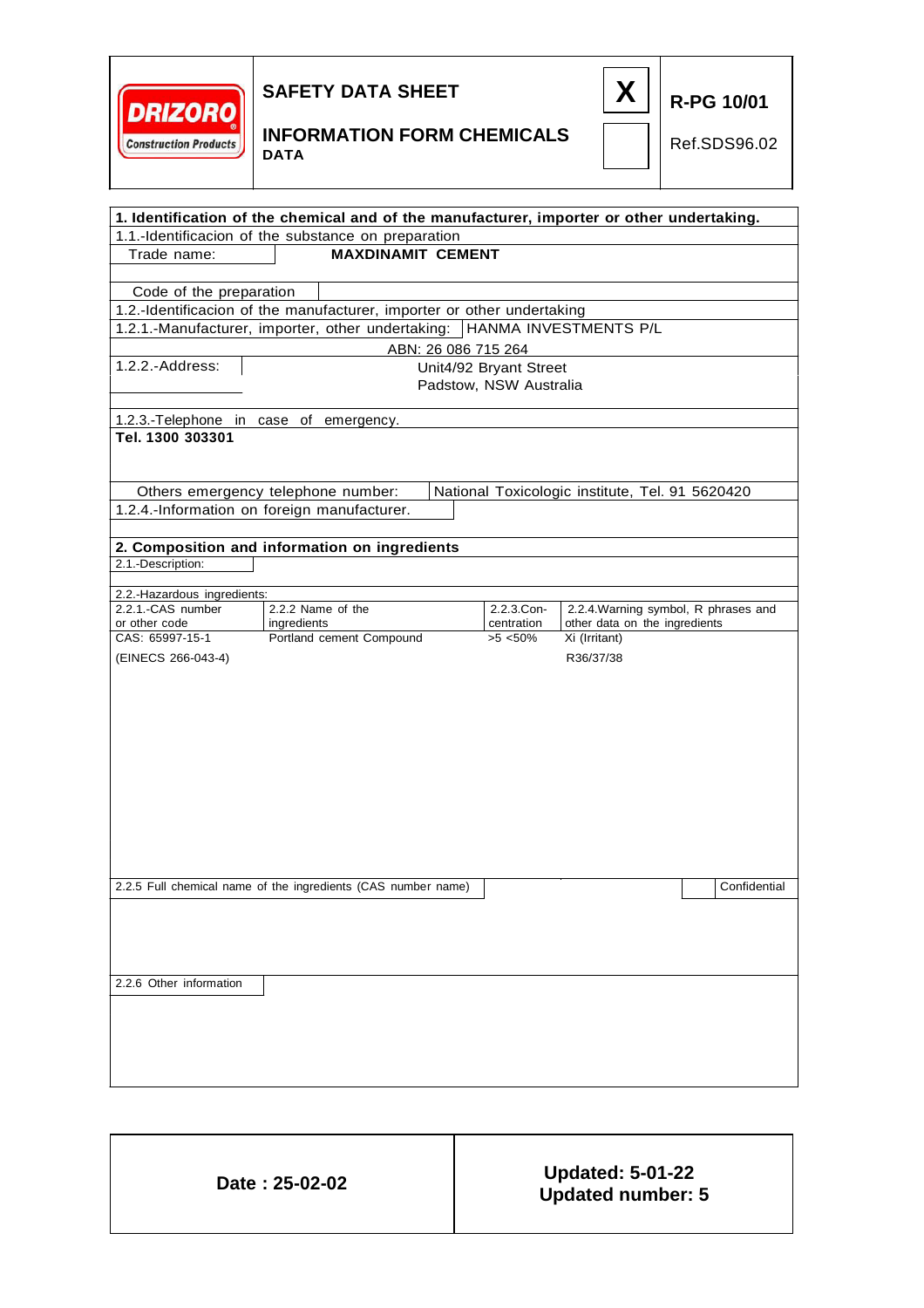

**DATA**



## **INFORMATION FORM CHEMICALS**

Ref.SDS96.02

**R-PG 10/01**

**3. Hazards Identification** Symbol of danger: Xi Main dangers for the human health and environment Irritating to the eyes, breathing system and the mucous ones. When mixed with water, present high PH, so it may causes irritation on the skin when prolongated contact period and lesions on eyes if projected. In the case of very large contact and repeated period of the pasted with the skin may causes sensibilitation to Hexavalent chrome (Cr6+). The cement does not represent any particular danger for the environment if consideration of sections 12 & 13 are respeted. **4. First aid measures** 4.1 Special instructions 4.2 Inhalation If persons with respiratory problems breath big quantities of cement, must see a doctor. 4.3 Skin Remove the product and rinse, the affected area, immediately with plenty of water at least for 15 minutes. Take the stained clothes off and if symptoms continue, go to see a doctor. 4.4 Splashes in eyes Hold eyelids apart and clean the eyes right away with plenty of water at least for 15 minutes and see a doctor. 4.5 Ingestion Seek medical advice and show this safety data sheet. The decision of inducing or not to vomit, will be based on medical criteria. 4.6 Information of doctor or other trained persons giving first aid **5. Fire-Fighting measures.** 5.1 Suitable extinguishing media In case of fire, the product do not limit the use of extingish agents 5.2 Extinguishing media which must not be used for safety reasons. 5.3 Special exposure hazards in a fire. Non flammable material. 5.4.Special protective equipment for a fire 5.5 Other instructions **6. Accidental release measures.** 6.1 Personal precautions Avoid powder spreads out. Do not breathe powder and avoid contact with skin and eyes. Use protective clothing as well as booths, gloves and protection for eyes (protection glasses with lateral setting). Use powder mask filter. 6.2 Environmental precautions Avoid product penetrates into the ground, sewer system or in-shore waters. 6.3 Methods for cleaning up The product remains on site when is poured (risk of powder spreads). Do not use water. Pick up with mechanical devices. Dispose according with laws in force. 6.4 Other instructions **Date : 25-02-02 Updated: 5-01-22**

**Updated number: 5**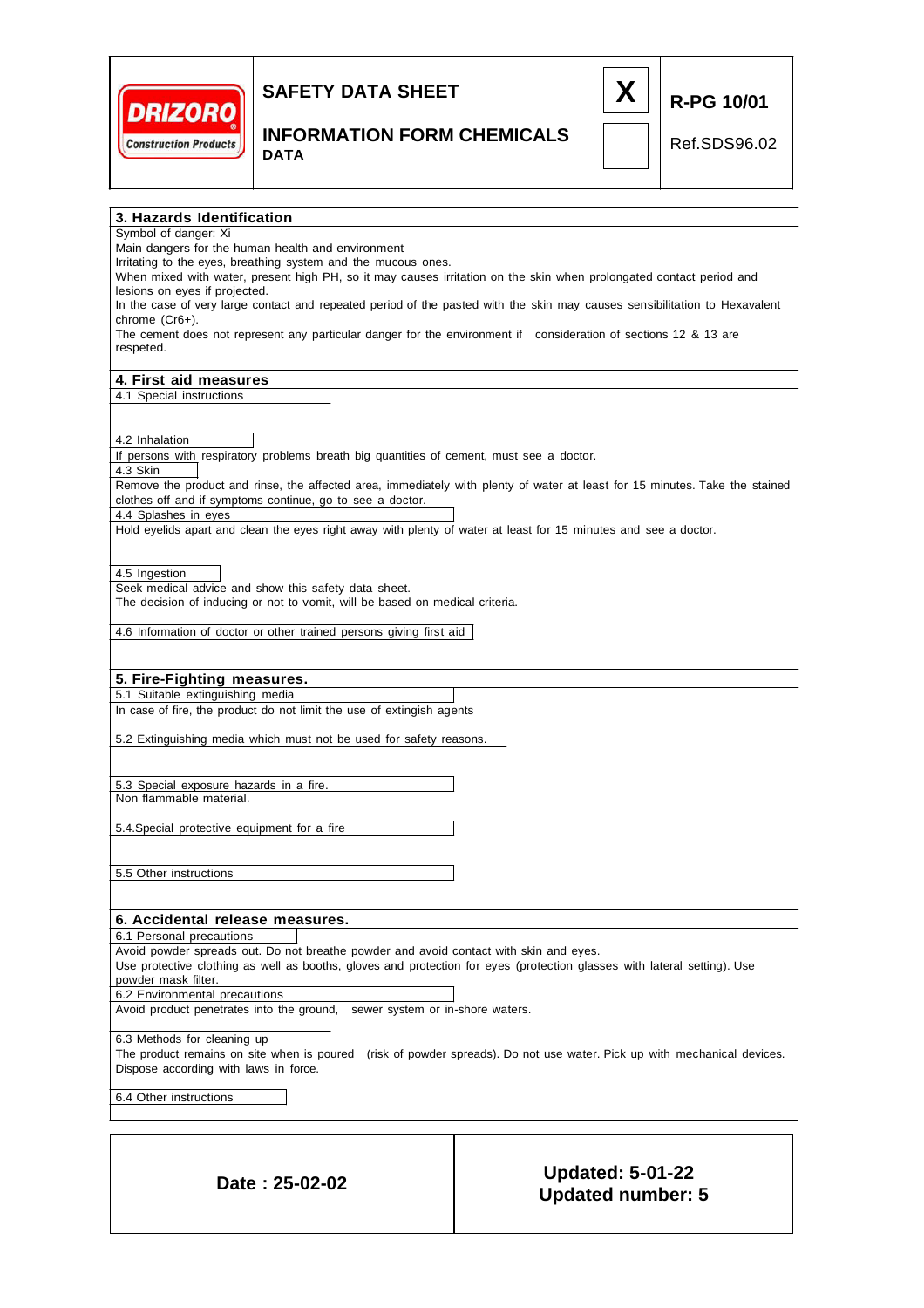



#### **INFORMATION FORM CHEMICALS DATA**

Ref.SDS96.02

**R-PG 10/01**

**7. Handling and storage** 7.1 Handling Wear suitable clothing and use powder mask filter. 7.2 Storage Keep packages well closed and in a dry, fresh and well ventilated place. Protect against humidity. Keep away childrens. **8. Exposure controls / personal protection** 8.1 Technical measures for exposure controls. 8.2 Limit values for workplace 8.2.1 HTP values Silica quartz---- TLV-TWA: 0.1 mg / m3 ,Respirable powder. Portland cement --- TLV-TWA: 10 mg / m3 , Total powder. 8.2.2 Other information on limit values 8.3.Personal protective equipment 8.3.1. Special instructions for protection and hygiene Provide good ventilation in storing, handling and use places. 8.3.2. Respiratory protection Powder mask filter. 8.3.3 Hand protection Use waterproof gloves. 8.3.4.Eye protection Goggles with lateral protection. 8.3.5.Skin protection Wear waterproof protective suite and boots and kneecap if necessary. **9. Physical and chemical properties.** 9.1 Physical state, colour and odour. Odourless powder. 9.2.pH | Basic between 11 to 13,5 9.3 Information on changes in the physical state. 9.3.1.Boiling point / boiling range 9.3.2 Melting point / melting > 1000°C range 9.3.3 Decomposition temperature 9.4. Flash point Non flammable 9.5. Flammability (solid / gas) 9.6. Autoflammability 9.7. Explosion hazard b.- Fat solubility 9.13 Partition coefficient (for ingredients) in-octano / water 9.14 Viscosity 9.15 Other information In contact with water precipitates. 9.8 Explosive limits | a.-Lower b.- Upper 9.9 .Oxidising properties 9.10 Vapour pressure 9.11 Relative density<br>9.12 Solubility  $|a.-b|$ a.-Water solubility

**Date : 25-02-02 Updated: 5-01-22 Updated number: 5**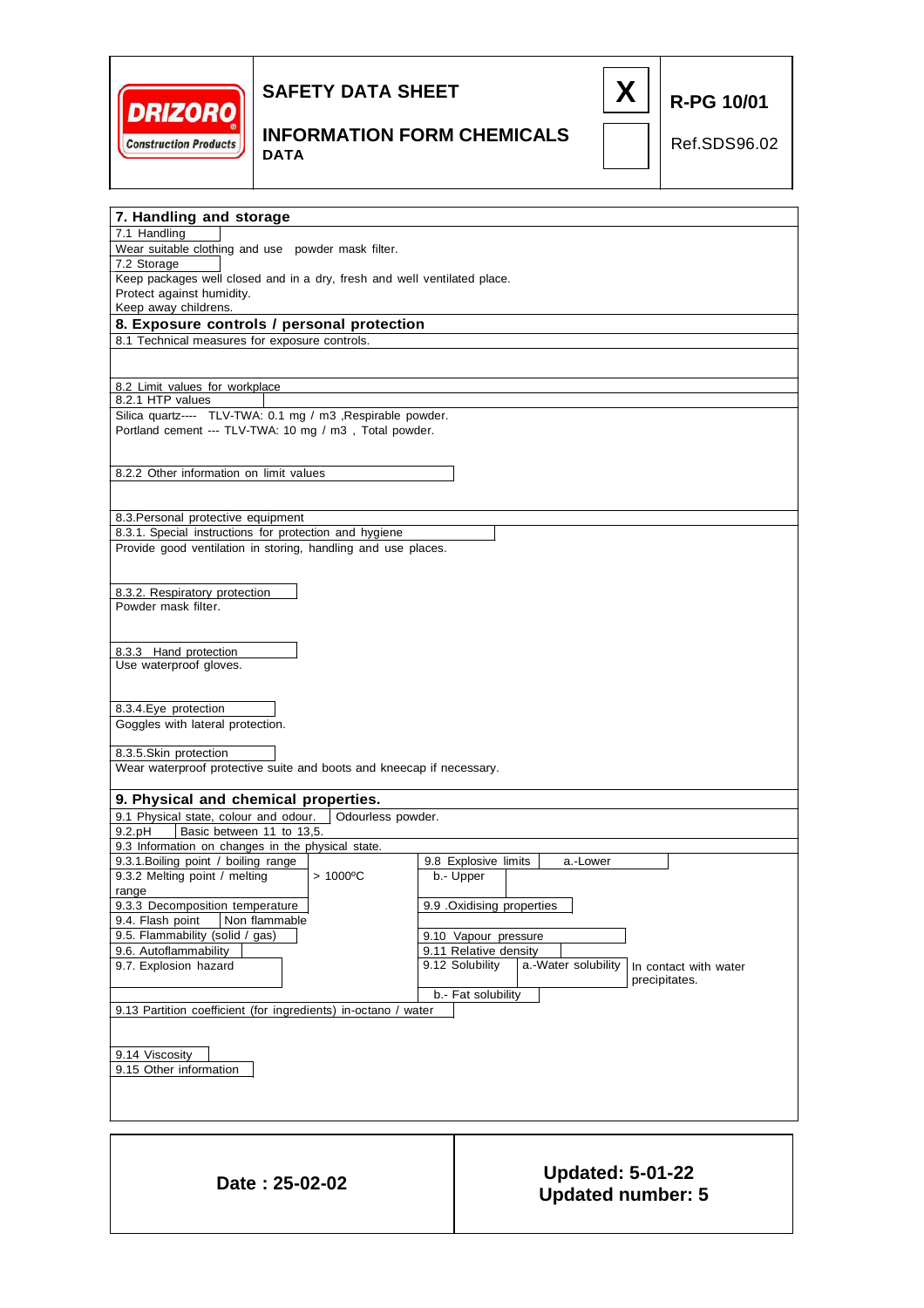



### **INFORMATION FORM CHEMICALS DATA**

Ref.SDS96.02

|                                                                                                                                                                                                                                                                                   | <b>Updated: 5-01-22</b>                                                                                                         |  |
|-----------------------------------------------------------------------------------------------------------------------------------------------------------------------------------------------------------------------------------------------------------------------------------|---------------------------------------------------------------------------------------------------------------------------------|--|
| 12.4 Toxic effects on organisms                                                                                                                                                                                                                                                   |                                                                                                                                 |  |
|                                                                                                                                                                                                                                                                                   |                                                                                                                                 |  |
| 12.3 Mobility<br>N.A.                                                                                                                                                                                                                                                             |                                                                                                                                 |  |
| 12.2 Bioaccumulation<br>N.A.                                                                                                                                                                                                                                                      |                                                                                                                                 |  |
| N.A.                                                                                                                                                                                                                                                                              |                                                                                                                                 |  |
| 12.1.2 Persistence and degrabability                                                                                                                                                                                                                                              |                                                                                                                                 |  |
| their compounds and it makes them insoluble                                                                                                                                                                                                                                       | In the event of accidental spill in water a weak ascent of PH can take place. Once settled it is a stable product that it fixes |  |
| 12.1 Persistence in the environment<br>12.1.1 Ecotoxicity                                                                                                                                                                                                                         |                                                                                                                                 |  |
| 11.6 Other information on health effects<br>12. Ecological information                                                                                                                                                                                                            |                                                                                                                                 |  |
| 11.5 Cutaneous chronic pathology<br>The lingering exhibition without appropriate protection for the skin (gloves) it may cause irritation on the dermis.<br>Persons predisposed to allergies can increase allergies to certain present elements in the cement (hexavalant chrome) |                                                                                                                                 |  |
| 11.4 Contact with eyes<br>If contact with eyes, the cement may produce lesions in eyes.                                                                                                                                                                                           |                                                                                                                                 |  |
| May cause irritation on humid skin due to have high PH on its aquous solutions                                                                                                                                                                                                    |                                                                                                                                 |  |
| 11.3 Contact with skin                                                                                                                                                                                                                                                            |                                                                                                                                 |  |
| 11.2 Ingestion<br>In the case of ingestion, cement may cause irritation on digestive system, and stomach ache.                                                                                                                                                                    |                                                                                                                                 |  |
| 11.1 Inhalation<br>Cement may cause irritations on respiratory ways.                                                                                                                                                                                                              |                                                                                                                                 |  |
| 11. Toxicological information                                                                                                                                                                                                                                                     |                                                                                                                                 |  |
| 10.3 Hazardous decomposition products<br>N.A.                                                                                                                                                                                                                                     |                                                                                                                                 |  |
| On precense of humidity, causes cement curing.                                                                                                                                                                                                                                    |                                                                                                                                 |  |
| 10.2 Materials to avoid<br>N.A.                                                                                                                                                                                                                                                   |                                                                                                                                 |  |
| Stable product. No danger reactions are known while storing and handling according to the common industrial practise.<br>Protect against humidity.                                                                                                                                |                                                                                                                                 |  |
| 10. Stability and reactivity<br>10.1 Conditions to avoid                                                                                                                                                                                                                          |                                                                                                                                 |  |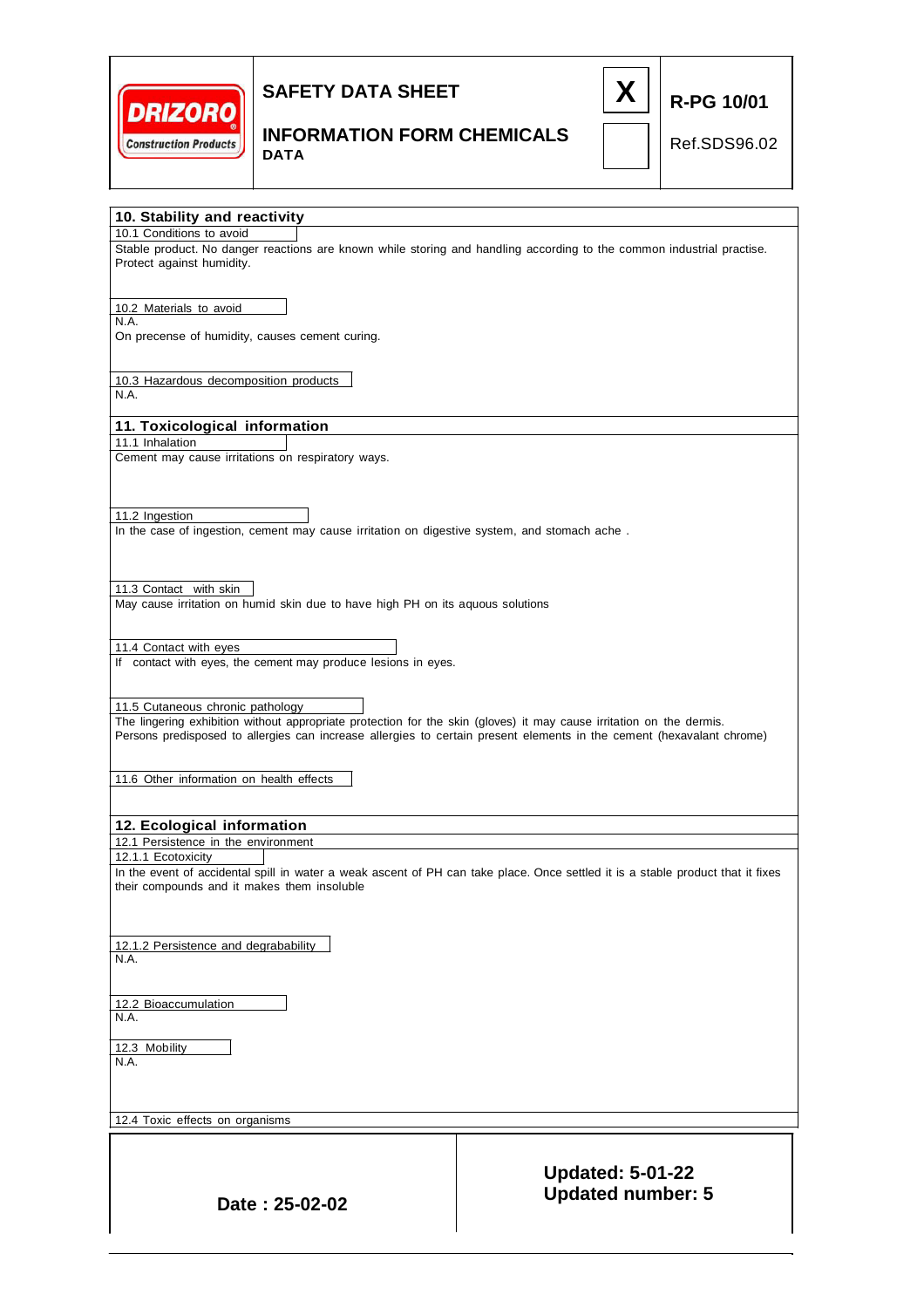|  | <b>Construction Products</b> |
|--|------------------------------|



# **INFORMATION FORM CHEMICALS**

Ref.SDS96.02

**DATA**

| 12.4.1 Aquatic toxicity                                                                  |                          |  |  |  |
|------------------------------------------------------------------------------------------|--------------------------|--|--|--|
| The product precipitates in contact with water as stable hydrates.                       |                          |  |  |  |
| Avoid product penetrates into sewer system.                                              |                          |  |  |  |
|                                                                                          |                          |  |  |  |
|                                                                                          |                          |  |  |  |
|                                                                                          |                          |  |  |  |
|                                                                                          |                          |  |  |  |
|                                                                                          |                          |  |  |  |
|                                                                                          |                          |  |  |  |
| 12.4.2 Other toxicity                                                                    |                          |  |  |  |
|                                                                                          |                          |  |  |  |
|                                                                                          |                          |  |  |  |
|                                                                                          |                          |  |  |  |
| 12.5. Other information                                                                  |                          |  |  |  |
|                                                                                          |                          |  |  |  |
|                                                                                          |                          |  |  |  |
|                                                                                          |                          |  |  |  |
|                                                                                          |                          |  |  |  |
|                                                                                          |                          |  |  |  |
| 13. Disposal considerations                                                              |                          |  |  |  |
| Can be disposed as other constructions residues and storaged according to laws in force. |                          |  |  |  |
|                                                                                          |                          |  |  |  |
|                                                                                          |                          |  |  |  |
|                                                                                          |                          |  |  |  |
|                                                                                          |                          |  |  |  |
|                                                                                          |                          |  |  |  |
|                                                                                          |                          |  |  |  |
|                                                                                          |                          |  |  |  |
|                                                                                          |                          |  |  |  |
|                                                                                          |                          |  |  |  |
|                                                                                          |                          |  |  |  |
|                                                                                          |                          |  |  |  |
| 14. Transport information<br>14.1 UN number<br>No classified like hazardous merchandise. |                          |  |  |  |
| 14.2 Packaging category                                                                  |                          |  |  |  |
| 14.3 Land transport                                                                      |                          |  |  |  |
| 14.3.1 Transport class                                                                   |                          |  |  |  |
| 14.3.2 Risk code                                                                         |                          |  |  |  |
| 14.3.3 Name according to bill of freight                                                 |                          |  |  |  |
|                                                                                          |                          |  |  |  |
|                                                                                          |                          |  |  |  |
| 14.3.4 Other information                                                                 |                          |  |  |  |
|                                                                                          |                          |  |  |  |
| 14.4 Sea transport                                                                       |                          |  |  |  |
| 14.4.1 IMDG class                                                                        |                          |  |  |  |
| 14.4.2 Correct technical name                                                            |                          |  |  |  |
| 14.4.3 Other information                                                                 |                          |  |  |  |
|                                                                                          |                          |  |  |  |
| 14.5 Air transport                                                                       |                          |  |  |  |
| 14.5.1 IDAO / IATA class                                                                 |                          |  |  |  |
| 14.5.2 Correct technical name                                                            |                          |  |  |  |
| 14.5.3 Other information                                                                 |                          |  |  |  |
|                                                                                          |                          |  |  |  |
|                                                                                          |                          |  |  |  |
|                                                                                          |                          |  |  |  |
|                                                                                          |                          |  |  |  |
|                                                                                          |                          |  |  |  |
|                                                                                          | <b>Updated: 5-01-22</b>  |  |  |  |
| Date: 25-02-02                                                                           | <b>Updated number: 5</b> |  |  |  |
|                                                                                          |                          |  |  |  |